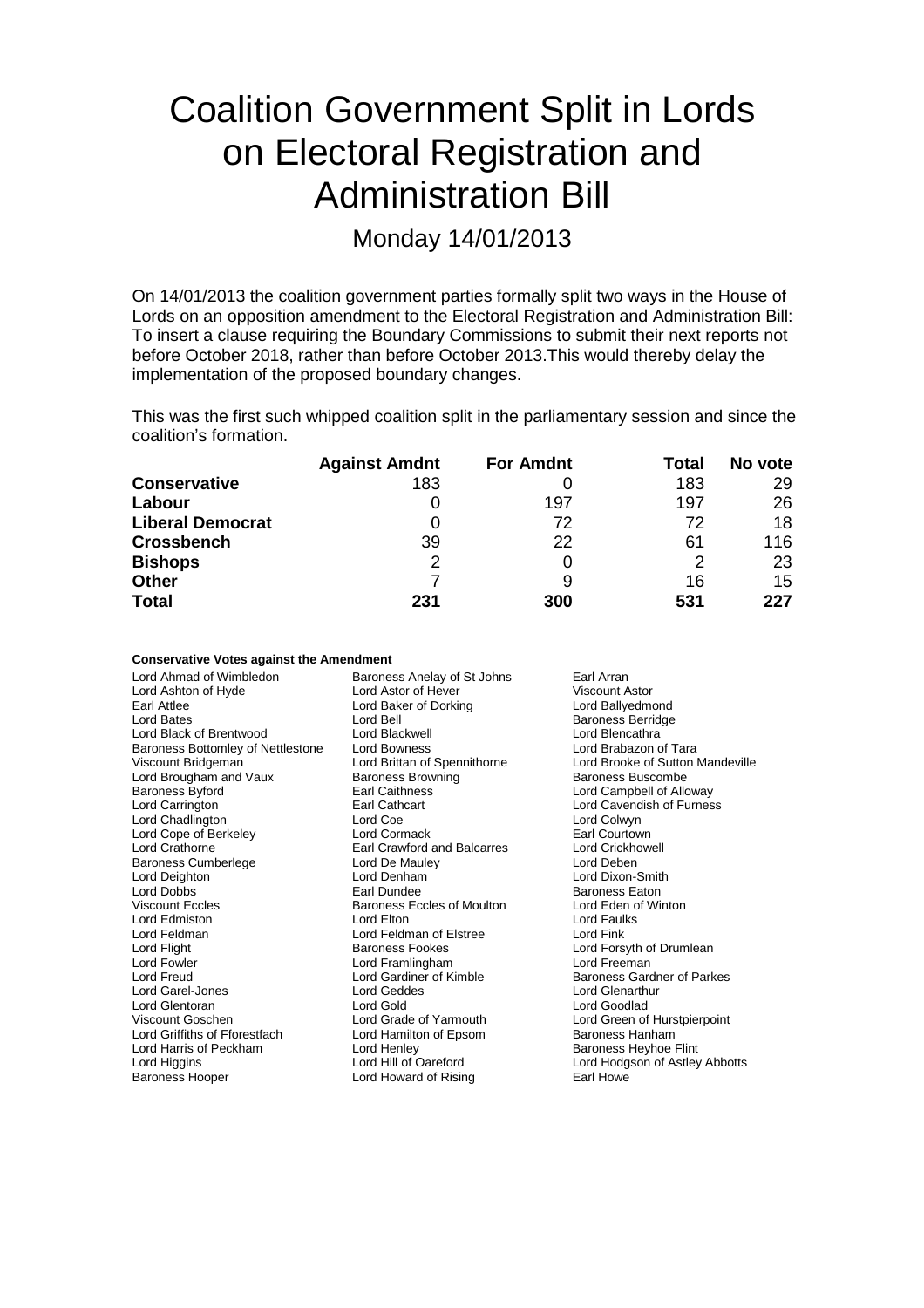Lord Howe of Aberavon Lord Howell of Guildford Cord Hunt of Wirral<br>
Lord Hunt of Westwell Lord Inglewood Lord Lord James of Blac Lord Hurd of Westwell Lord Inglewood Lord James of BlackheathBaroness James of Holland Park Lord Jenkin of Roding Baroness Jenkin of Kennington Baroness Knight of Collingtree Lord Lamont of Lerwick Lord Lang of Lord Lang of Lord Lexden<br>
Lord Lawson of Blaby Lord Leach of Fairford Lord Lexden Lord Lawson of Blaby<br>
Lord Lord Leach of Fairford<br>
Lord Lingfield
Lord Lingfield
Lord Lingfield
Lord Lingfield
Lord Lingfield
Lord
Lord Lingfield
Lord
Lingfield
Lord
Lord
Lingfield
Lord
Lingfield
Lord
Lingfield
Lord
Lingfi Earl Lindsay **Lord Lingfield**<br>
Lord Lucas<br>
Lord Lucas Lord MacGregor of Pulham Market Lord Mackay of Clashfern **Lord MacLaurin Lord MacLaurin Cord Mac**<br>Lord Macan of Castletown Lord Mancroft **Cord Cord Macconth** Lord Magan of Castletown Lord Mancroft Lord Marlesford Lord Mawhinney Lord Mayhew of Twysden<br>
Baroness Miller of Hendon<br>
Duke of Montrose Baroness Morris of Bolton Lord Moynihan Lord Naseby Baroness Neville-Jones **Baroness Newlove**<br> **Baroness Newlove** Baroness Newlove<br>
Lord Norton of Louth Baroness Oppenheim-Barnes Lord Palumbo<br>
Lord Patten Cord Parkinson Baroness Perry of Southwark Lord Plumb Lord Patten **Constanting Community Constructs Baroness Perry of Southwark Lord Plumb**<br>
Baroness Rawlings Lord Reay Lord Renton of Mount Harry Lord Ribeiro<br>
Lord Roberts of Conwy Lord Rotherwick Lord Roberts of Conwy **Lord Rotherwick** Lord Rotherwick Lord Ryder of Wensum<br>
Lord Saatchi **Rational Baroness Seccombe** Farl Selborne Lord Saatchi **Baroness Seccombe**<br> **Lord Selshirk of Douglas**<br>
Lord Selsdon Lord Selkirk of Douglas Lord Selsdon<br>
Lord Shav of Northstead
Baroness Sharples
Baroness Sharples
Baroness
Lord Shaw of Northstead
Lord Sheikh
Baroness
Sharples

Lord Shaw of Northstead

Lord Sheikh Baroness Shephard of Northwold Earl Shrewsbury<br>
Lord Spicer Baroness Stedman-Scott Lord Spicer The Control of Baroness Stedman-Scott Lord Sterling of Plaistow<br>Lord Stewartby Baroness Stowell of Beeston Lord Strathclyde Lord Taylor of Holbeach Lord Tebb<br>1991 Lord Trimble Cord True Lord Trimble **Lord True** Lord True **Lord True** Baroness Trumpington<br>
Lord Tugendhat Baroness Verma Lord Vinson Lord Tugendhat Baroness Verma Lord Vinson Lord Wakeham Lord Waldegrave of North Hill Lord Wasserman Lord Wei **Baroness Wheatcroft** Baroness Wilcox<br>
Lord Wolfson of Aspley Guise **Baroness Wheatcroft** Baroness Wiscount Younger of Leckie

Lord King of Bridgwater Lord Kirkham<br>
Lord Lamont of Lerwick Lord Lang of Monkton Lord Luke<br>
Lord Mackay of Clashfern<br>
Lord MacLaurin of Knebworth **Baroness Miller Controse** Lord Moore of Lower Marsh<br>
Lord Moynihan<br>
Lord Naseby Lord Norton of Louth Baroness O'Cathain<br>
Lord Palumbo<br>
Lord Parkinson Baroness Rawlings **Lord Reay**<br>
Lord Ribeiro<br>
Lord Risby Lord Shaw of Northstead Lord Sheikh<br>
Earl Shrewsbury Lord Skelmersdale Baroness Stowell of Beeston Lord Strathclyde<br>
Lord Tebbit Cord Tenchard<br>
Viscount Trenchard Lord Wolfson of Sunningdale

### **Conservative Votes for the Amendment**

**-**

**-**

**Labour Votes against the Amendment**

### **Labour Votes for the Amendment**

Baroness Adams of Craigielea Lord Adonis<br>
Lord Andreson of Swansea Baroness Andrews<br>
Lord Andrews<br>
Lord Anderson of Swansea Baroness Andrews Baroness Blackstone Baroness B<br>
Lord Bradley Baroness B<br>
Lord Bragg Lord Campbell-Savours Lord Carter of Coles<br>
Lord Christopher Chandos Lord Clark of Windermere Lord Davidson of Glen Clova Lord Davies of Oldham<br>
Lord Davies of Stamford Lord Davies of Abersoch Baroness Gould of Potternewton Lord Grantchester<br>
Lord Grocott Cord Creation Criscount Hanworth Lord Haworth **Baroness Hayter of Kentish Town** Baroness Healy Baroness Healy Baroness Healy Baroness Hilton of Equardon

Lord Anderson of Swansea **Baroness Andrews**<br>Lord Bach **Baroness** Bakewell Baroness Armstrong of Hill Top Lord Bach Baroness Bakewell Baroness Bakewell Baroness Bakewell Lord Baroness Bakewell Lord Baroness Bakewell Lord Baroness Bakewell Lord Baroness Bakewell Lord Baroness Bakewell Lord Barones Lord Barnett **Lord Bassam of Brighton** Lord Berkele<br>
Lord Bhattacharyya **Baroness Billingham** Lord Bilston Exaroness Billingham **Lord Bilston**<br>
Baroness Blood **Lord Boateng** Lord Bradley Lord Bradley Lord Bradley Lord Bradley Lord Bradley Lord Bradley Lord Bradley Lord Brooke of Alverthorpe Lord Brooke of Alverthorpe Lord Brooke of Alverthorpe Lord Brooke of Alverthorpe Lord Brooke of Alvertho Lord Brooks of Tremorfa<br>
Lord Carter of Coles<br>
Viscount Chandos Lord Christopher **Lord Clark of Windermere** Lord Clarke of Hampstead<br>
Lord Clinton-Davis **Columbus** Baroness Cohen of Pimlico Lord Collins of Highbury Baroness Cohen of Pimlico<br>Baroness Crawley Baroness Corston **Baroness Crawley** Baroness Crawley **Lord Cunningham of Felling**<br>
Lord Davidson of Glen Clova Lord Davies of Oldham Lord Davies of Coity Baroness Donaghy **Lord Donoughue Baroness Donaghy** Lord Donoughue Lord Eatwell Baroness Drake **Lord Lord Dubs** Lord Dubs Lord Eatwell<br>
Lord Elder Lord Evans of Temple Guiting Lord Evans of Parkside Lord Elder Lord Evans of Temple Guiting Lord Evans of Parkside<br>
Lord Falconer of Thoroton Baroness Farrington of Ribbleton Lord Faulkner of Worcester Lord Falconer of Thoroton **Baroness Farrington of Ribbleton** Lord Faulkner of Worceste<br>Baroness Ford **Baroness Farrington Condition** Lord Foulkes of Cumnock Baroness Ford **Lord Foster of Bishop Auckland** Lord Foulkes **Cumnock** Lord Foulkes Cumnock Baroness Gibson of Market Rasen Lord Giddens Baroness Gale Baroness Gibson of Market Rasen<br>Lord Gilbert Lord Glasman Lord Gilbert **Communist Communist Communist Communist Communist Communist Communist Communist Communist Communist Communist Communist Communist Communist Communist Communist Communist Communist Communist Communist Communis** Lord Gordon of Strathblane Baroness Go<br>
Lord Grantchester Lord Grenfell Lord Harrison Lord Hart of Chilton Lord Hattersley<br>
Lord Haworth **Collage Hart Constant Hart Corporation** Lord Hattersley<br>
Lord Haworth **Collage Hart Constant Hart Corporation** Baroness Healy of Primrose Hill Baroness Hilton of Eggardon

Lord Davies of Stamford Lord Davies of Abersoch Baroness Dean of Thornton-le-Fylde Lord Harris of Haringey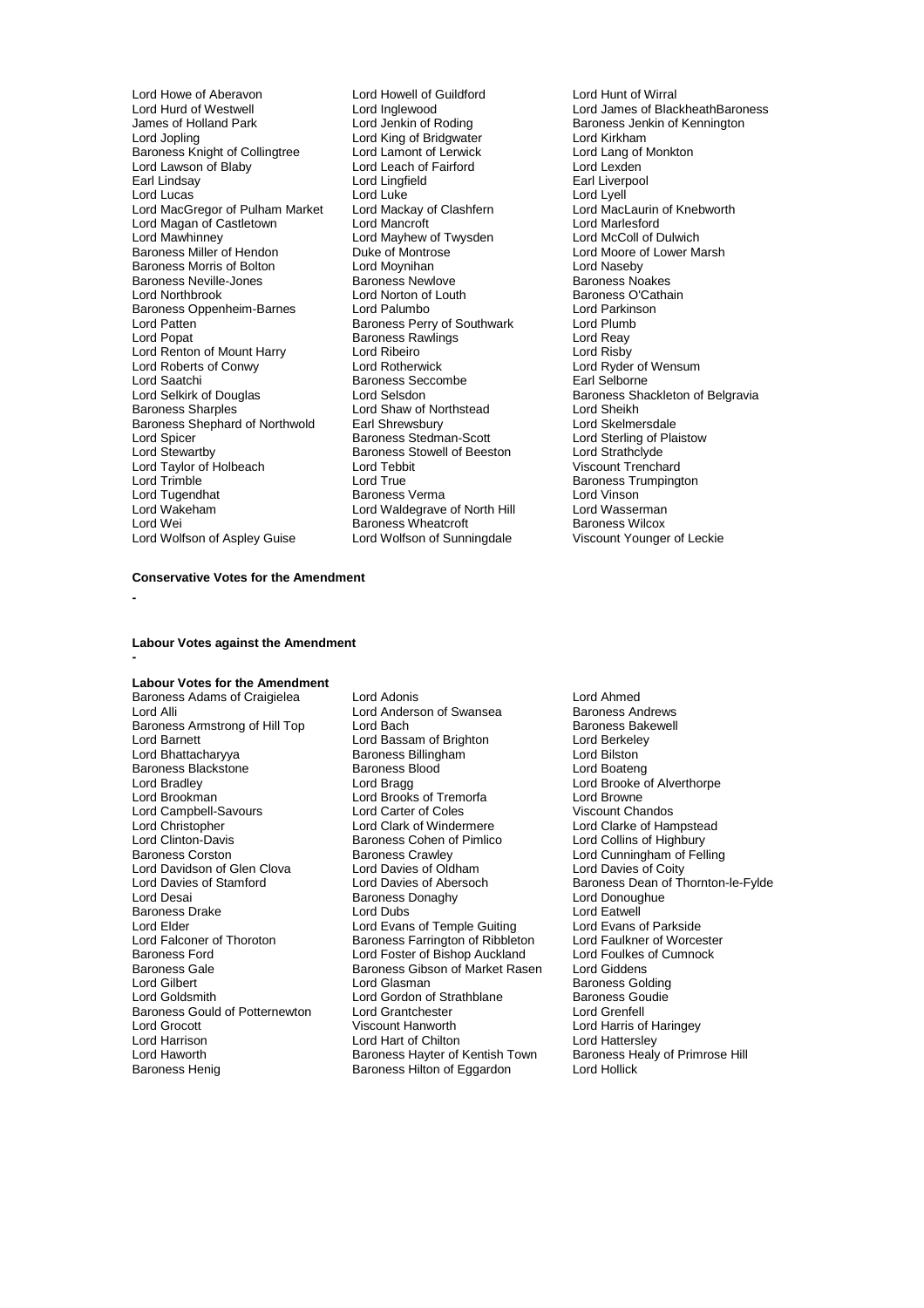of Kings Heath Lord Hunt of Chesterton<br>
Lord Irvine of Lairg<br>
Lord Janner of Braunstone Lord Irvine of Lairg **Lord Lord Janner of Braunstone** Baroness Jay of Paddington<br>
Lord Joffe **Baroness Jones of Whitchurch** Lord Jones Lord Joffe **Baroness Jones of Whitchurch**<br>
Lord Jordan **Lord Judd** Baroness Kennedy of The Shaws Lord Kestenb<br>Baroness Kingsmill Bow Bord Kinnock Baroness Kingsmill **Example 2** Lord Kinnock **Baroness Kinnock of Holyhead**<br>
Lord Kirkhill **Baroness** Lord Kinght of Weymouth **Example 2** Lord Lea of Crondall Lord Kirkhill **Lord Kirkhill** Lord Knight of Weymouth Cord Lea of Lord Lea of Lord Lea of Cord Lea of Lord Liddle Lord Levy **Baroness Liddell of Coatdyke** Lord Liddle<br>
Lord Lipsey **Baroness Lister of Burtersett** Lord Lympne Lord Lipsey<br>
Lord Lipsey Baroness Lister of Burtersett Lord Lympne<br>
Lord Macdonald of Tradeston Lord Mackenzie of Framwellgate Baroness Mallalieu Baroness Massey of Darwen Lord Maxton<br>Lord McConnell of Glenscorrodale Baroness McDonagh Lord McConnell of Glenscorrodale Baroness McDonagh Cord McFall Cord McFall C<br>Baroness McIntosh of Hudnall Lord McKenzie of Luton Lord Mitchell Baroness McIntosh of Hudnall Lord McKenz<br>Lord Monks Lord Moonie Lord Monks **Lord Moonie** Communist Communist Communist Communist Communist Communist Communist Communist Communist<br>
Lord Morgan **Communist Communist Communist Communist Communist Communist Communist Communist Communist Com** Lord Morgan Baroness Morgan of Huyton Baroness Morris of Yardley Lord Morris of Handsworth Lord Morris of Aberavon Lord Myners Lord Noon **Baroness Nye Lord O'Neill of Clackmannan**<br>
Lord Patel of Bradford **Baroness Lord Pendry** Lord Peston Lord Patel of Bradford<br>
Lord Pendry<br>
Baroness Pitkeathley<br>
Lord Plant of Highfield Baroness Pitkeathley **Lord Plant of Highfield** Hight Lord Ponsonby of Shulbrede<br>
Lord Prescott **Lord Ponsonby of Shulbrede**<br>
Lord Prescott **Baroness Presser** Baroness Quin Lord Prescott **Baroness Prosser** Baroness Prosser Baroness<br>
Lord Radice **Baroness Ramsay of Cartvale** Lord Rea Lord Radice **Carty Communist Communist Baroness Ramsay of Cartvale** Lord Rea<br>
Lord Reid of Cardowan **Baroness Rendell of Babergh** Lord Richard Lord Robertson of Port Ellen Lord Rosser Cord Rosser Cord Rowland<br>Baroness Royall of Blaisdon Lord Sainsbury of Turville Lord Sawyer Baroness Royall of Blaisdon Lord Sainsbury of Turville Lord Sawyer<br>Baroness Scotland of Asthal Lord Sheldon Lord Saroness Sherlock Baroness Scotland of Asthal Lord Sheldon<br>
Viscount Simon<br>
Lord Smith of Leigh Baroness Smith of Basildon<br>
Lord Stevenson of Balmacara<br>
Lord Stone of Blackheath Baroness Taylor of Bolton Lord Taylor of Blackburn and Lord Temple<br>Baroness Thornton Lord Tomlinson Lord Tomling Lord Touhig **Baroness Thornton Lord Tomlinson Lord Tomlinson Lord Tomlinson Lord Tunnicliffe** Lord Triesman **Lord Turnicliffe** Lord Turnicliffe **Lord Turnberg**<br>
Baroness Turner of Camden **Baroness Wall of New Barnet** Lord Warner Baroness Warwick of Undercliffe Lord Watson of Invergowrie Lord West c<br>
Baroness Wheeler Baroness Whitaker Lord Whitty Baroness Wheeler The Baroness Whitaker Cord Whith Lord White<br>Baroness Wilkins Cord Williams of Elvel Cord Wills Baroness Wilkins **Example 2** Lord Williams of Elvel **Lord Wills**<br>
Lord Winston **Lord Williams** Lord Wood of Anfield **Lord Woolmer** of Leeds Lord Winston Lord Wood of Anfield<br>
Baroness Worthington Lord Young of Norwoo

Baroness Hollis of Heigham Lord Howarth of Newport Lord Howie of Troon<br>
Lord Hoyle Cord Hughes of Woodside Baroness Hughes of Lord Judd<br>
Lord Kestenbaum<br>
Baroness King of Bow Lord Mackenzie of Framwellgate Baroness Mallalieu<br>
Lord Maxton Lord McAvoy<br>
Baroness McDonagh Lord McFall of Alcluith **Baroness Rendell of Babergh Lord Richard<br>
Lord Rosser Lord Rowlands** Lord Smith of Leigh Baroness Smith of Gilmorehill<br>
Lord Snape<br>
Lord Solev Baroness Wall of New Barnet Lord Warner Christopher Caroliness Wall of New Barnet Lord West of Spithead Lord Young of Norwood Green

# Lord Hoyle **Lord Hughes of Woodside** Baroness Hughes of StretfordLord Hunt<br>
Cord Hunt of Chesterton **Lord Hutton of Furness** Lord Stone of Blackheath Baroness Symons of Vernham Dean<br>Lord Taylor of Blackburn Lord Temple-Morris

## **Liberal Democrat Votes against the Amendment**

-

# **Liberal Democrat Votes for the Amendment**

Lord Avebury Baroness Barker Baroness Benjamin Baroness Bonham-Carter of Yarnbury Lord Bradshaw Baroness Brinks Baroness Brinks Cord Carlile of Berriew Baroness Brin<br>Lord Burnett Lord Chidgev Lord Clement-Jones Lord Dhola<br>Lord Dykes Lord Fearn Lord Dykes Lord Fearn Baroness Garden of Frognal Lord German **Lord Goodhart** Lord Goodhart **Lord Greaves**<br>
Baroness Hamwee **Baroness Harris of Richmond** Lord Hussain Baroness Hamwee **Baroness Harris of Richmond** Lord Hussain<br>Baroness Hussein-Ece **Baroness Lord Jones of Cheltenham** Baroness Kramer Baroness Linklater of Butterstone Lord Loomba<br>
Lord Maclennan of Rogart Baroness Maddock Lord Maclennan of Rogart Baroness Maddock Lord Marks of Henley-on-Thames<br>
Lord McNally Baroness Miller of Chilthorne Domer Lord Newby<br>
Baroness Northover Lord Oakeshott of Seagrove Bay Lord Palmer of Childs Hill Lord McNally **Constructs Children**<br>Baroness Northover **Baroness Miller of Chilthorne Domer**<br>Lord Oakeshott of Seagrove Bay Express Northover Lord Oakeshott of Seagrove Bay Lord Palmer of Childs<br>Baroness Northover Lord Phillips of Sudbury Baroness Randerson Baroness Parminter The Lord Phillips of Sudbury The Baroness Randers Randers Randers Randers Randers Randers R<br>Lord Razzall Lord Rennard Lord Razzall **Lord Redesdale** Lord Rennard Lord Rennard Lord Rennard Lord Rennard Lord Rennard Lord Rennard Lord Rennard Lord Rennard Lord Rennard Lord Rennard Lord Rennard Lord Rennard Lord Rennard Lord Rennard Lord Renna Baroness Scott of Needham Market Lord Sharkey **Baroness Sharp of Guildford Sharkey Cord Sharkey** Baroness Sharp of Guiton Lord Shipley Lord Shutt of Greetland Lord Shipley Lord Shutt of Greetland Lord Smith of Clifton Lord Storey Lord Storey Lord Stephen Lord Stoneham of Droxford<br>
Lord Strasburger Lord Taverne Lord Strasburger Lord Taverne Lord Taylor of Goss Moor Lord Teverson **Lord Thomas of Gresford** Baroness Thomas of Winchester<br>
Lord Tope **Baroness Tyler of Enfield** Lord Tyler Lord Tope **Communist Communist Communist Communist Communist Communist Communist Communist Communist Communist**<br>
Lord Vallance of Tummel **Lord Wallace of Tankerness** Baroness Walmsley Lord Vallance of Tummel Lord Wallace of Tankerness Baroness Walmsley<br>
Lord Watson of Richmond Baroness Williams of Crosby Lord Willis of Knaresborough

Lord Allan of Hallam Lord Ashdown of Norton-sub-Hamdon<br>
Baroness Barker Baroness Benjamin Lord Carlile of Berriew Lord Chidgey<br>
Lord Dholakia<br>
Baroness Doocey Lord Jones of Cheltenham Baroness Kramer<br>
Lord Loomba<br>
Lord Macdonald of River Glaven Lord Rodgers of Quarry Bank Lord Roper<br>
Lord Sharkey Cord Bank Banchess Sharp of Guildford Baroness Williams of Crosby